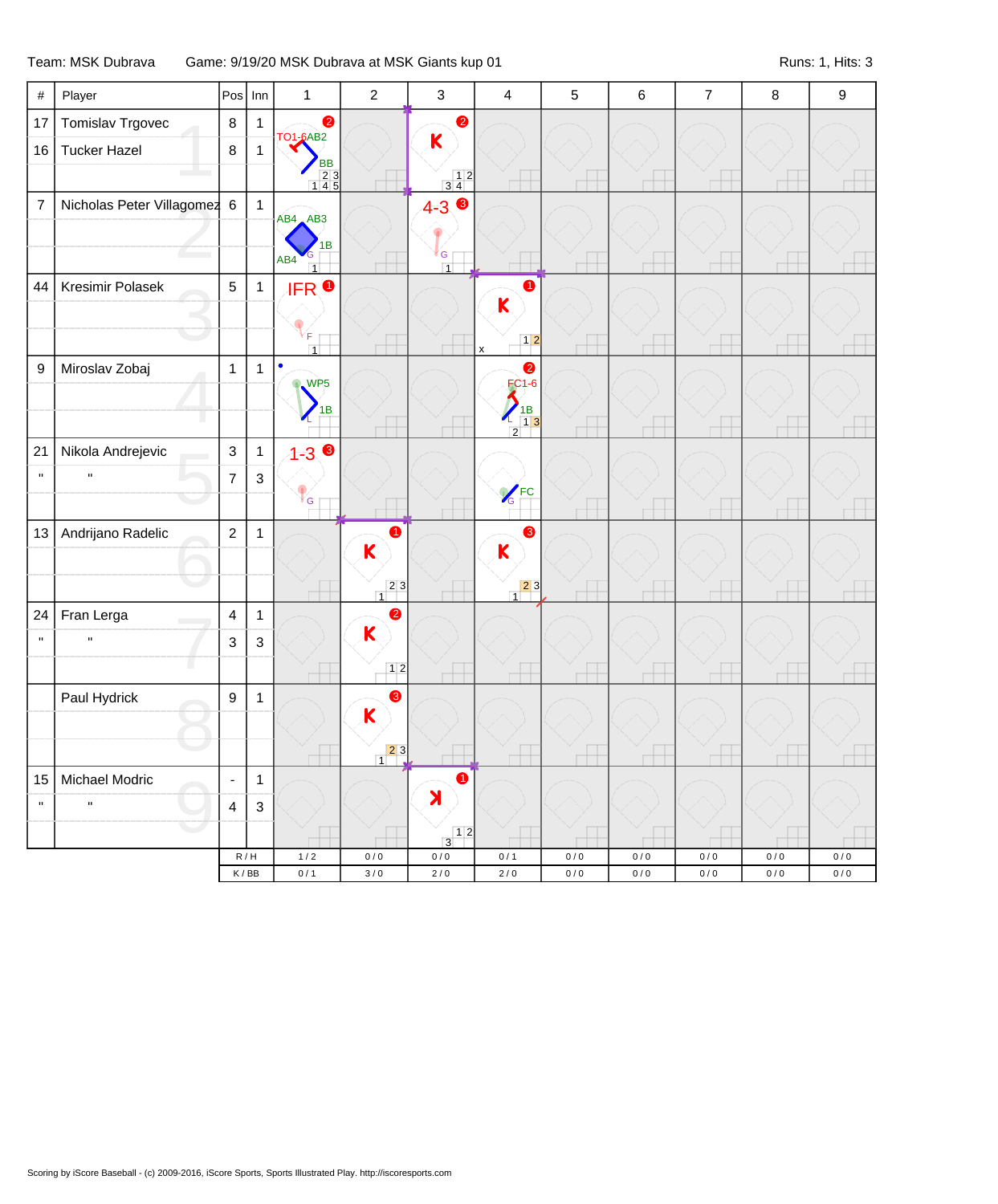## Team: MSK Giants Game: 9/19/20 MSK Dubrava at MSK Giants kup 01 Changed Camps and Runs: 12, Hits: 11

| $\#$                                                        | Player                                                        | Pos                                          | Inn                                                                       | $\mathbf{1}$                                                  | 1                                             | $\overline{2}$                               | 3                                             | 4          | $\sqrt{5}$               | 6                        | $\overline{7}$ | 8            | $\boldsymbol{9}$ |
|-------------------------------------------------------------|---------------------------------------------------------------|----------------------------------------------|---------------------------------------------------------------------------|---------------------------------------------------------------|-----------------------------------------------|----------------------------------------------|-----------------------------------------------|------------|--------------------------|--------------------------|----------------|--------------|------------------|
|                                                             | Luka Rilovic                                                  | $\overline{2}$                               | $\mathbf 1$                                                               | $E7$ $AB2$<br><b>E7</b>                                       | $\bullet$<br>FC5 AB2<br>1В                    | $\bullet$<br><b>FC6-4</b><br>$\frac{12}{34}$ |                                               |            |                          |                          |                |              |                  |
| 69<br>$\mathbf{u}$<br>$\mathbf u$<br>$\mathbf{u}$           | Denis Kostic<br>$\mathbf{u}$<br>$\mathbf{u}$<br>$\mathbf{u}$  | $\mathbf{1}$<br>8<br>1<br>$\bf 8$            | $\mathbf{1}$<br>$\overline{2}$<br>$\mathbf{3}$<br>$\overline{\mathbf{4}}$ | <b>AB3</b> E7<br>1B<br>AB <sub>3</sub>                        | <b>E5</b> AB3<br>1B<br>AB4                    | $\sqrt{\frac{FC}{12}}$                       |                                               |            | $\overline{\phantom{a}}$ | $\overline{\phantom{a}}$ |                |              |                  |
| $\mathbf{1}$<br>$\mathbf u$<br>$\mathbf{u}$<br>$\mathbf{u}$ | Bruno Kukolja<br>$\mathbf{u}$<br>$\mathbf{u}$<br>$\mathbf{u}$ | $\bf 8$<br>$\mathbf{1}$<br>8<br>$\mathbf{1}$ | $\mathbf{1}$<br>$\overline{c}$<br>$\mathsf 3$<br>$\overline{\mathbf{4}}$  | $\bullet\bullet$<br>HR <sup></sup>                            | AB4 AB4<br>FC<br>PB <sub>5</sub>              |                                              | $FA$ 0<br>₹F<br>$\boxed{1}$<br>$\overline{2}$ |            |                          |                          |                |              |                  |
| 99                                                          | Sasa Dokmanovic                                               | $9\,$                                        | $\mathbf{1}$                                                              | <b>WP5_2B</b><br>AB <sub>5</sub>                              | $\bullet$<br>AB5 OT5<br>1B<br>AB <sub>5</sub> |                                              | WP7_AB6<br><b>BB</b><br>$123$                 |            | $\overline{a}$           | $\overline{a}$           |                |              |                  |
| 15                                                          | Davor Petric                                                  | $5\phantom{.0}$                              | $\mathbf{1}$                                                              | ٠<br>WP6_PB6<br>1В<br>$\overline{1}$<br>AB6<br>$\overline{2}$ | $\mathsf{L}^2$                                |                                              | 2<br>F <sub>8</sub><br>ľF                     |            |                          |                          |                |              |                  |
| $\mathsf 3$                                                 | Mislav Babic                                                  | $6\overline{6}$                              | $\mathbf{1}$                                                              | $\bullet$<br><b>SHA</b><br>$E_1$<br>E1<br>$G_{1}$<br>WP7      | $\bullet$<br>$\overline{5}$                   |                                              | WP <sub>7</sub><br>E <sub>5</sub><br>G        |            | $\overline{\phantom{a}}$ | $^+$                     |                |              |                  |
| 10                                                          | Denis Maljkovic                                               | $\mathbf{3}$                                 | $\mathbf{1}$                                                              | AB9 AB8<br>BB<br>34<br>125<br>AB9                             |                                               | F7<br>2B<br>AB9                              | $5 - 3$ $\odot$<br><b>VG</b>                  |            |                          |                          |                |              |                  |
|                                                             | Jasmin Kostic                                                 | $\overline{7}$                               | $\mathbf{1}$                                                              | $5-3$ 0<br>G                                                  |                                               | <b>F80</b>                                   |                                               |            |                          |                          |                |              |                  |
| 23<br>$\overline{\mathbf{4}}$                               | Lovro Matisic<br>Ivan Balen                                   | $\overline{4}$<br>$\overline{4}$             | 1<br>$\ensuremath{\mathsf{3}}$                                            | $\bullet$<br>$AB1$ $2B$<br>$\vert$ 1<br>AB <sub>1</sub>       |                                               | $\bullet$<br>❸<br>AB2<br>2B                  |                                               |            |                          |                          |                |              |                  |
|                                                             |                                                               |                                              | R/H<br>$\mathsf K\,/\,\mathsf{B}\mathsf{B}$                               | $11/9$<br>0/1                                                 |                                               | $1/2$<br>$0/0$                               | $0/0$<br>0/1                                  | 0/0<br>0/0 | 0/0<br>0/0               | 0/0<br>$0/0$             | 0/0<br>$0/0$   | 0/0<br>$0/0$ | 0/0<br>0/0       |